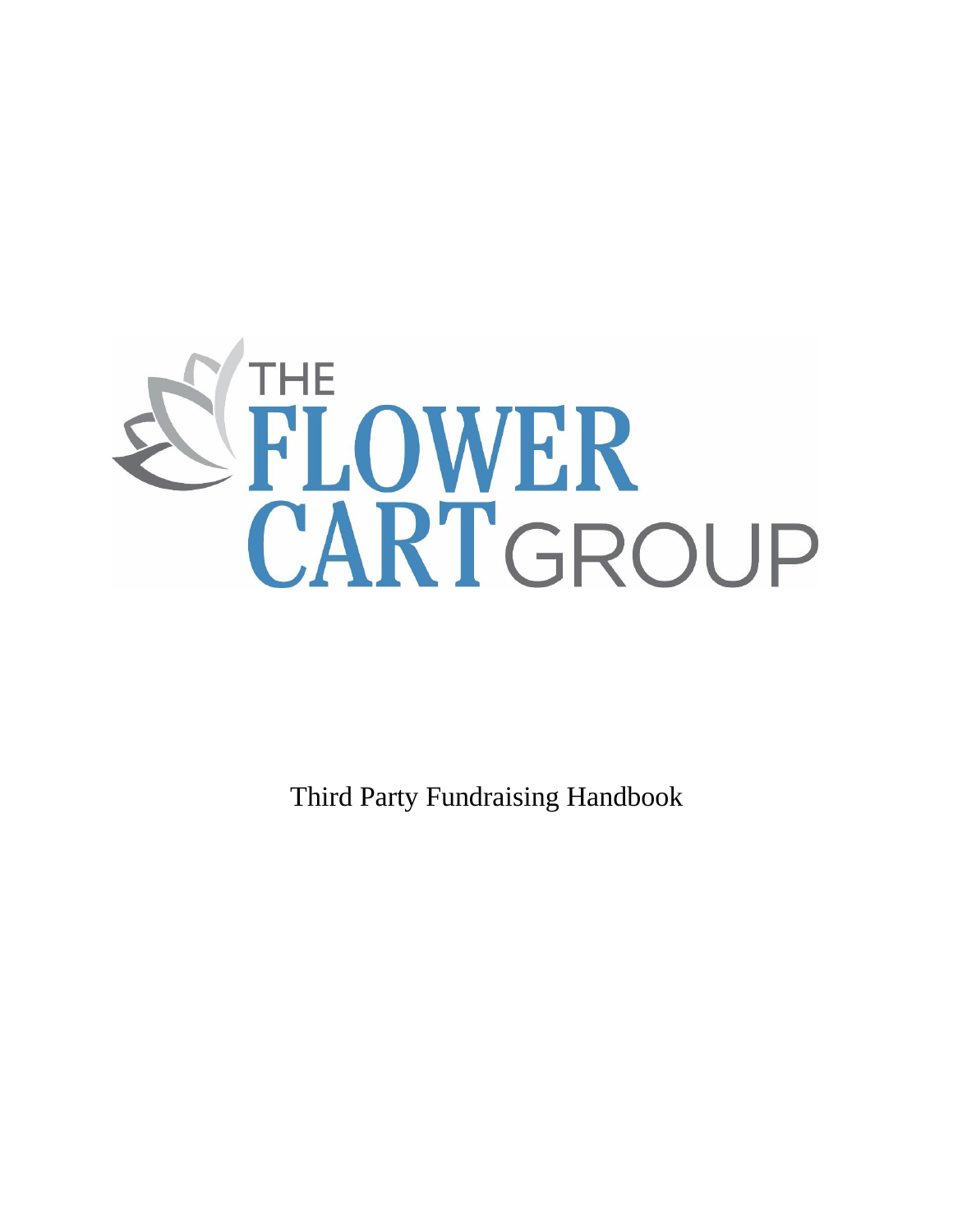# Table of Contents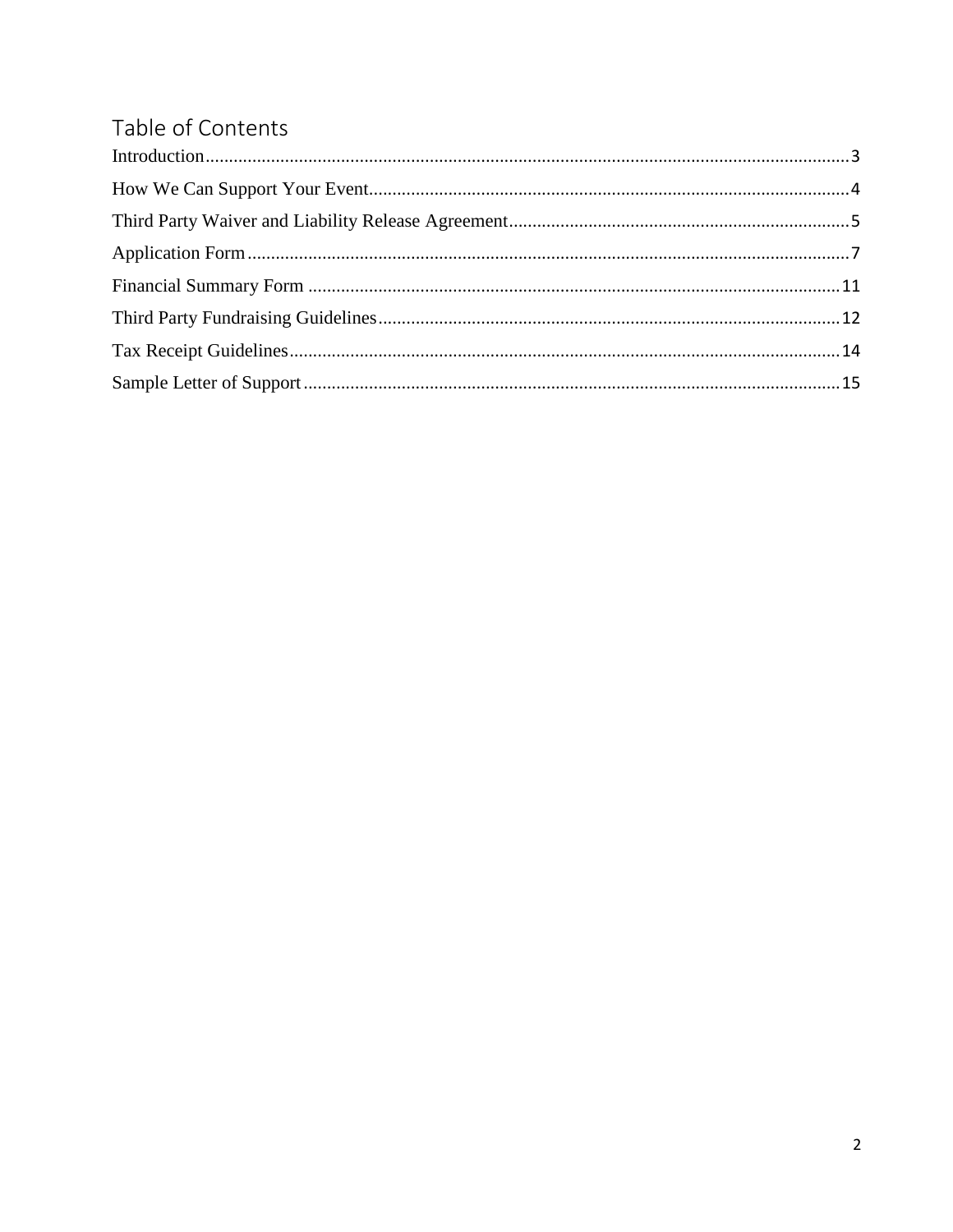## <span id="page-2-0"></span>Introduction

First and foremost, thank you so much for your interest in supporting The Flower Cart Group by planning a third party event! Your support helps us work towards our vision of a world of inclusion and equality while helping all those currently facing barriers to employment in our community.

#### **This Manual**

This manual is designed to help you organize a successful and enjoyable event and comes with helpful tools such as fundraising ideas and guidelines.

Please feel free to contact us should you have any questions about hosting a third party event:

*Either the Executive Director/ Board Chair/ Building Opportunities Campaign Chair (or Co-Chair) would be happy to assist.*

#### **What is a Third Party Event?**

A third party event is one that is organized by an individual, affiliated group or organization, for the purpose of raising funds for - or on behalf of - a chosen charity with that charity's approval.

The Flower Cart Group benefits from third party events by:

- Raising awareness
- Receiving financial support for our programs

You can help The Flower Cart Group in some, or all, of these ways by hosting your own event!

Read this manual to learn more about how you can host your own third party event in support of The Flower Cart Group.

#### **Getting Started**

If you're interested in running a Third Party Event in benefit of The Flower Cart Group, please follow the steps below:

- 1. Carefully read through **How We Can Support Your Event** (page 4).
- 2. Complete and submit to us the **Third Party Waiver and Liability Release Agreement** (page 5)
- 3. Complete the **Application Form** (page 7)
- 4. Wait until you receive an approval from us, which you will receive in a timely manner.
- *5.* Submit your **Financial Summary Form** (page 11) and the funds you raised for us *no later than 30 days after your event.*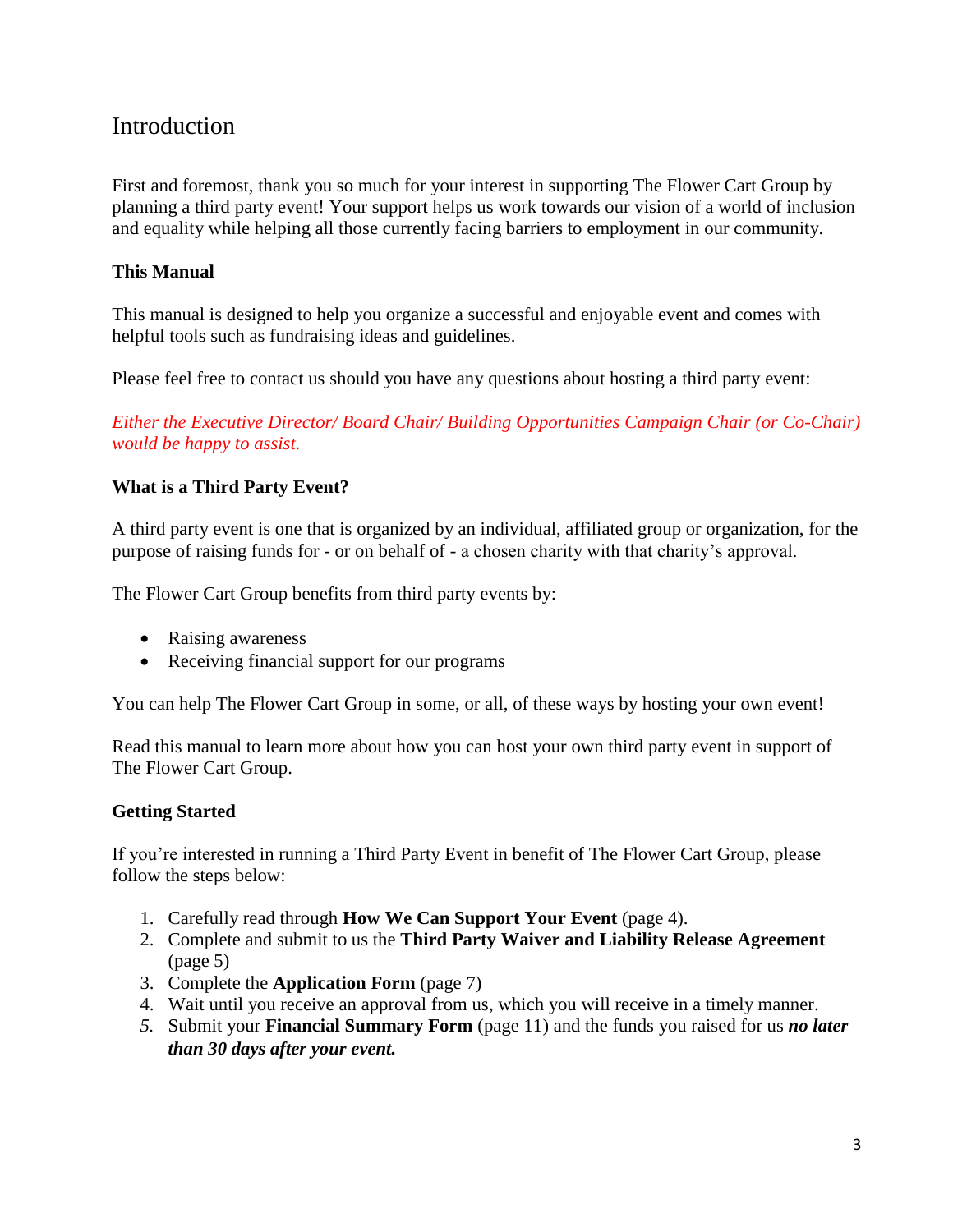## <span id="page-3-0"></span>How We Can Support Your Event

## **The Flower Cart Group CAN:**

- Answer questions directed to us about the Third Party Event application process.
- Help you promote your event by posting on our social media platforms (Instagram and Facebook).
- Send a representative of The Flower Cart Group to attend your event, if available and required.
- Provide you with The Flower Cart Group marketing materials such as brochures and posters.
- Issue tax receipts, subject to Canada Revenue Guidelines and our Gift Acceptance Policy.
- Authorize the use of our name and logo at your fundraising event for The Flower Cart Group.
- Provide any information about The Flower Cart Group that might be required when a  $3<sup>rd</sup>$ Party is applying for a gaming or event license.

## **The Flower Cart Group CANNOT:**

- Fund or reimburse any event expenses.
- Provide The Flower Cart Group donor or sponsor lists.
- Guarantee attendance of staff or volunteers at your event.
- Solicit and or canvass individuals or companies to acquire donations or sponsorship for auctions or raffles.
- Apply for gaming licenses (e.g. bingos, raffles, liquor, insurance) for your event.
- Provide tax receipts for cash or in-kind goods that are not directly received by The Flower Cart Group.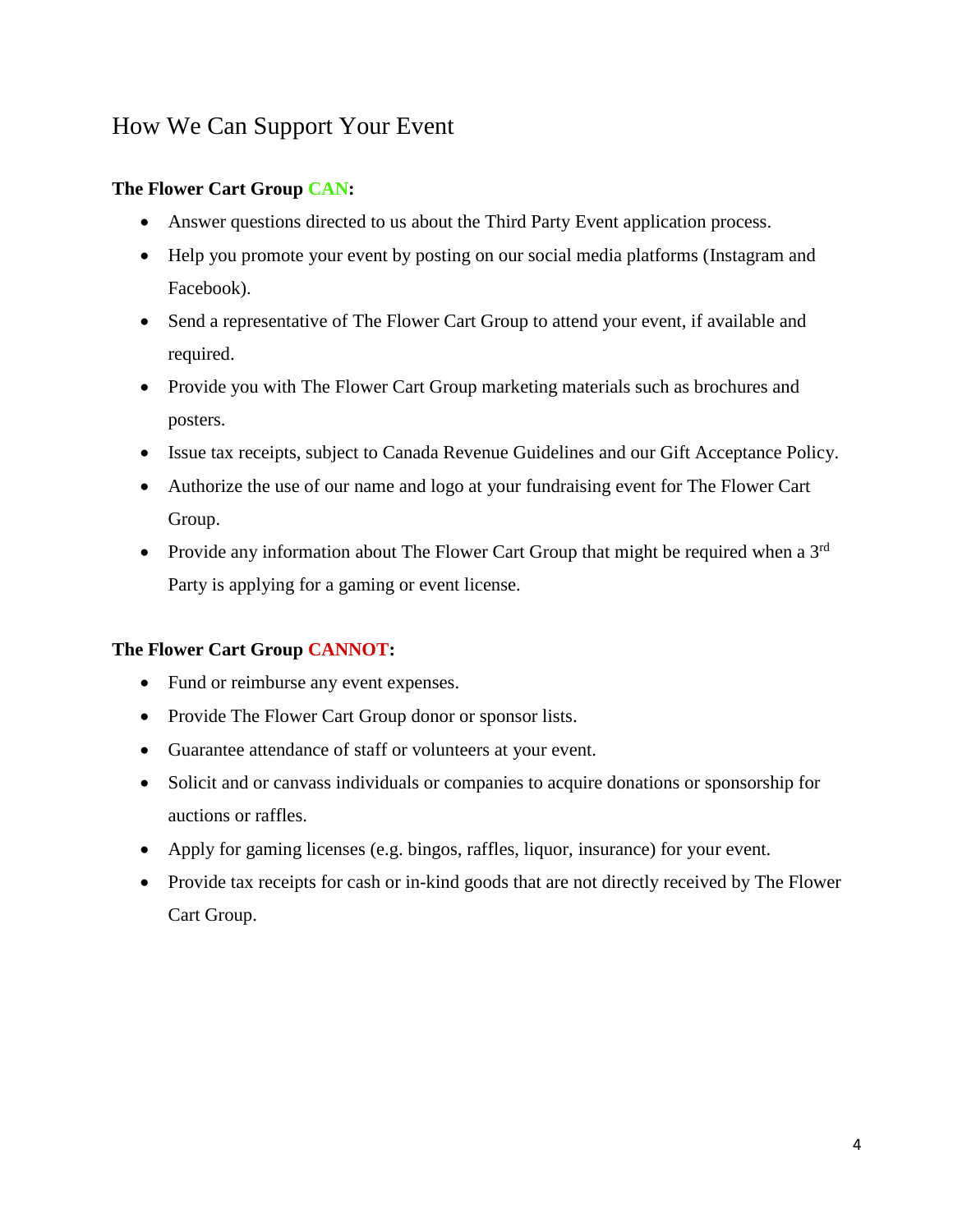## <span id="page-4-0"></span>Third Party Waiver and Liability Release Agreement

Thank you for your support of The Flower Cart Group through your involvement and planning of a third party event.

By signing this form you agree and understand that:

- a. The business/organization/individual will not open any bank accounts **or enter into any agreement on behalf of or using The Flower Cart Group's name or business number.** Any cheque donations listing The Flower Cart Group as "Payee" will be forwarded to The Flower Cart Group for deposit in a The Flower Cart Group bank account.
- b. Only donations made directly to The Flower Cart Group are tax receiptable (to the extent permitted by law). It is recommended that the event organizer makes themselves familiar with the receipting policies of the Canada Revenue Agency (CRA) [https://www.canada.ca/en/revenue-agency/services/charities-giving/charities/operating-a](https://www.canada.ca/en/revenue-agency/services/charities-giving/charities/operating-a-registered-charity/issuing-receipts.html)[registered-charity/issuing-receipts.html](https://www.canada.ca/en/revenue-agency/services/charities-giving/charities/operating-a-registered-charity/issuing-receipts.html)
- c. All publicity (including media releases, print/promotional materials, etc.) for the proposed event must be approved by The Flower Cart Group prior to being printed, released, etc.
- d. Mention of The Flower Cart Group in connection with the initiatives and funds raised must be approved by The Flower Cart Group. Generally, the approved wording is "Proceeds from this initiative will be donated to The Flower Cart Group."
- e. Any use of The Flower Cart Group's name, logo, or stationary in any mailing, advertising, or for the media must receive prior written approval from The Flower Cart Group.
- f. Due to limited personnel resources, The Flower Cart Group cannot guarantee staff support to third party events or initiatives.
- g. The Flower Cart Group must be notified if other organizations will benefit from the initiative.
- h. The Flower Cart Group shall have the right at any time and for any reason to request that the Third Party cease use of the name of The Flower Cart Group in connection with the initiative and the Third Party must comply with such request.
- i. All fundraising is to be conducted for the exclusive benefit of The Flower Cart Group. Any variance must be approved by The Flower Cart Group in advance of the initiative.
- j. The Flower Cart Group does not release volunteer, partner, or donor names.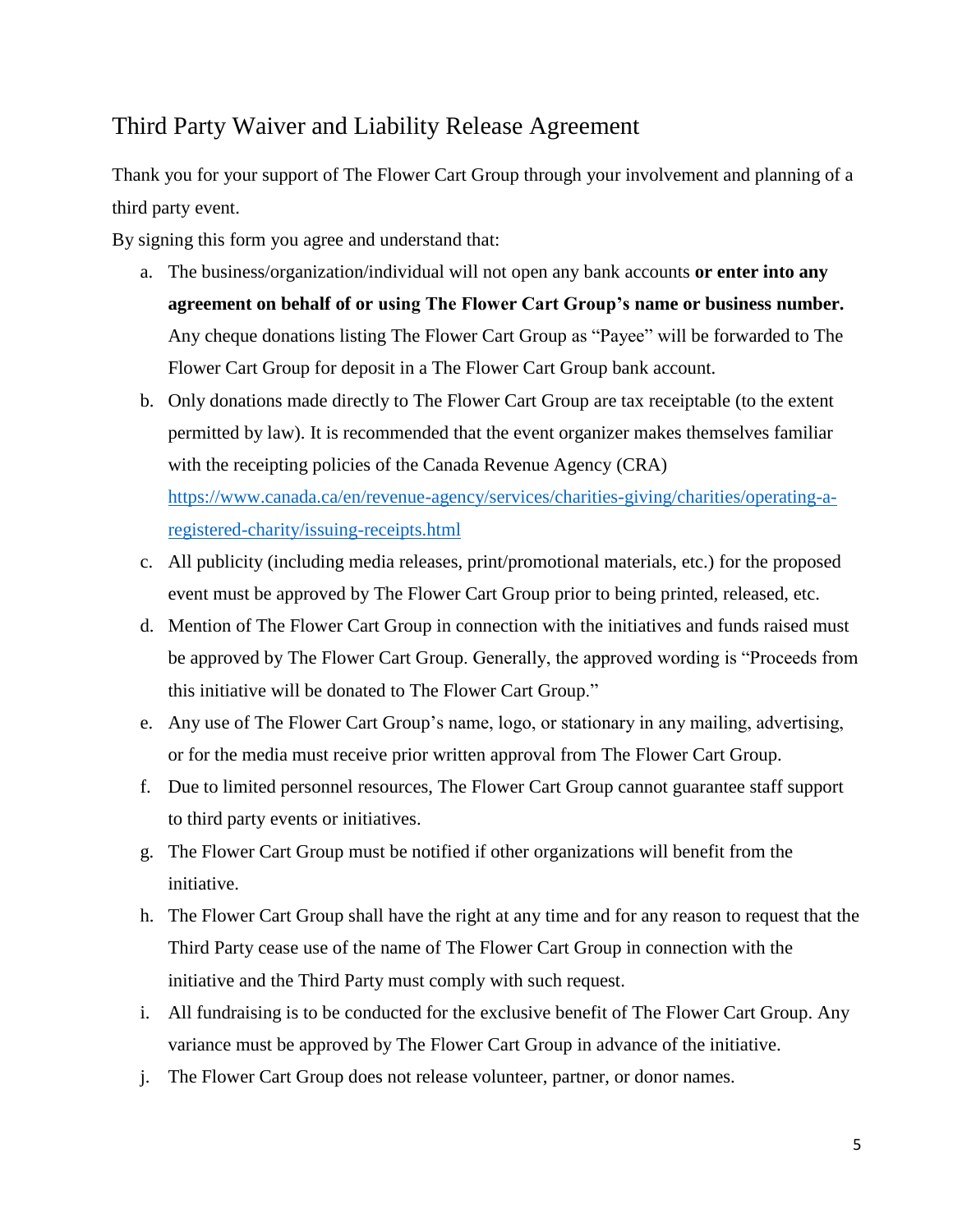- **k.** All third party organizers are responsible for providing **liability and/or other insurance as required by law, or established business practice and must provide proof of insurance with your completed application.**
- l. The Flower Cart Group will not assume any legal or financial liability of a third party initiative. The Flower Cart Group is not responsible for any damage, accidents to persons or property at a community event or any actions in association with the fundraising initiative.
- m. The Flower Cart Group in no way endorses any products or services used in connection with the event. This event is no way represents a joint venture or partnership. All proposals for cause marketing must be accompanied by a full business plan.

I, individually or as a representative, of the below named business, organization, or group agree to the above requirements and hereby fully release and agree to hold harmless The Flower Cart Group and their Officers, Directors, Trustees, agents, employees and representatives, successors and entities, together with their insurers, of and from any and all liability, claims, damages, expenses, injury, or causes of action for any reason.

| <b>DATED THIS:</b>             | OF                                                |       |      |
|--------------------------------|---------------------------------------------------|-------|------|
|                                | Day                                               | Month | Year |
|                                |                                                   |       |      |
| Name $(s)$ of Organizer $(s)$  |                                                   |       |      |
| $Sigmaer(s)$ of $Organizer(s)$ |                                                   |       | Date |
|                                | Signature of The Flower Cart Group Representative |       | Date |

Please complete, sign and return this form to:

*The Flower Cart Group Attention/Subject Fundraising 9412 Commercial Street New Minas NS B4N 3E9 Or Email to RECEPTION@FLOWERCART.ca*

*Thank you for your support!*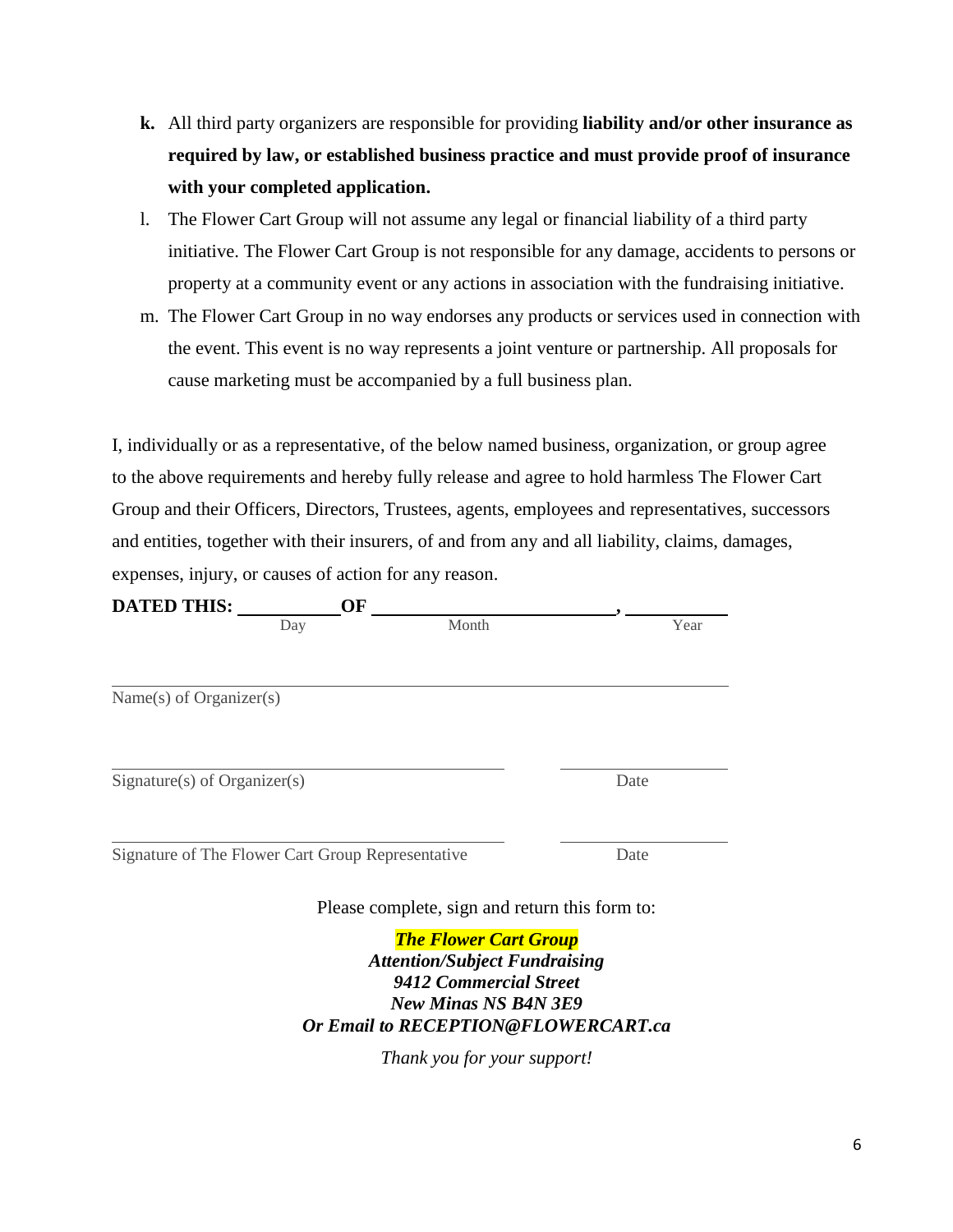## <span id="page-6-0"></span>Application Form

 $\sum_{i=1}^{n}$ 

Thank you for your support of The Flower Cart Group through your involvement and planning of a third party fundraising event.

Please complete this form to the best of your abilities. Then sign and return to:

#### *The Flower Cart Group Attention/Subject Fundraising 9412 Commercial Street New Minas NS B4N 3E9 Or Email to RECEPTION@FLOWERCART.ca*

This application must be approved by The Flower Cart Group prior to publicizing your third party event in support of The Flower Cart Group.

#### **1. THIRD PARTY ORGANIZER INFORMATION**

| Street                                                                     | City                                                                                                                                                                                                                                         |
|----------------------------------------------------------------------------|----------------------------------------------------------------------------------------------------------------------------------------------------------------------------------------------------------------------------------------------|
| Province                                                                   | the control of the control of the control of the control of the control of the control of the control of the control of the control of the control of the control of the control of the control of the control of the control<br>Postal Code |
|                                                                            |                                                                                                                                                                                                                                              |
|                                                                            |                                                                                                                                                                                                                                              |
|                                                                            |                                                                                                                                                                                                                                              |
|                                                                            |                                                                                                                                                                                                                                              |
| <b>2. EVENT INFORMATION</b>                                                |                                                                                                                                                                                                                                              |
|                                                                            | Event Name: Name:                                                                                                                                                                                                                            |
|                                                                            | Event Date/Time:                                                                                                                                                                                                                             |
|                                                                            |                                                                                                                                                                                                                                              |
| Street                                                                     | City                                                                                                                                                                                                                                         |
| Province                                                                   | Postal Code                                                                                                                                                                                                                                  |
|                                                                            |                                                                                                                                                                                                                                              |
| Is this the first time you've held this event? [] Yes [] No [] Do not know |                                                                                                                                                                                                                                              |
| Will this be an annual event?                                              | [] Yes [] No [] Do not know                                                                                                                                                                                                                  |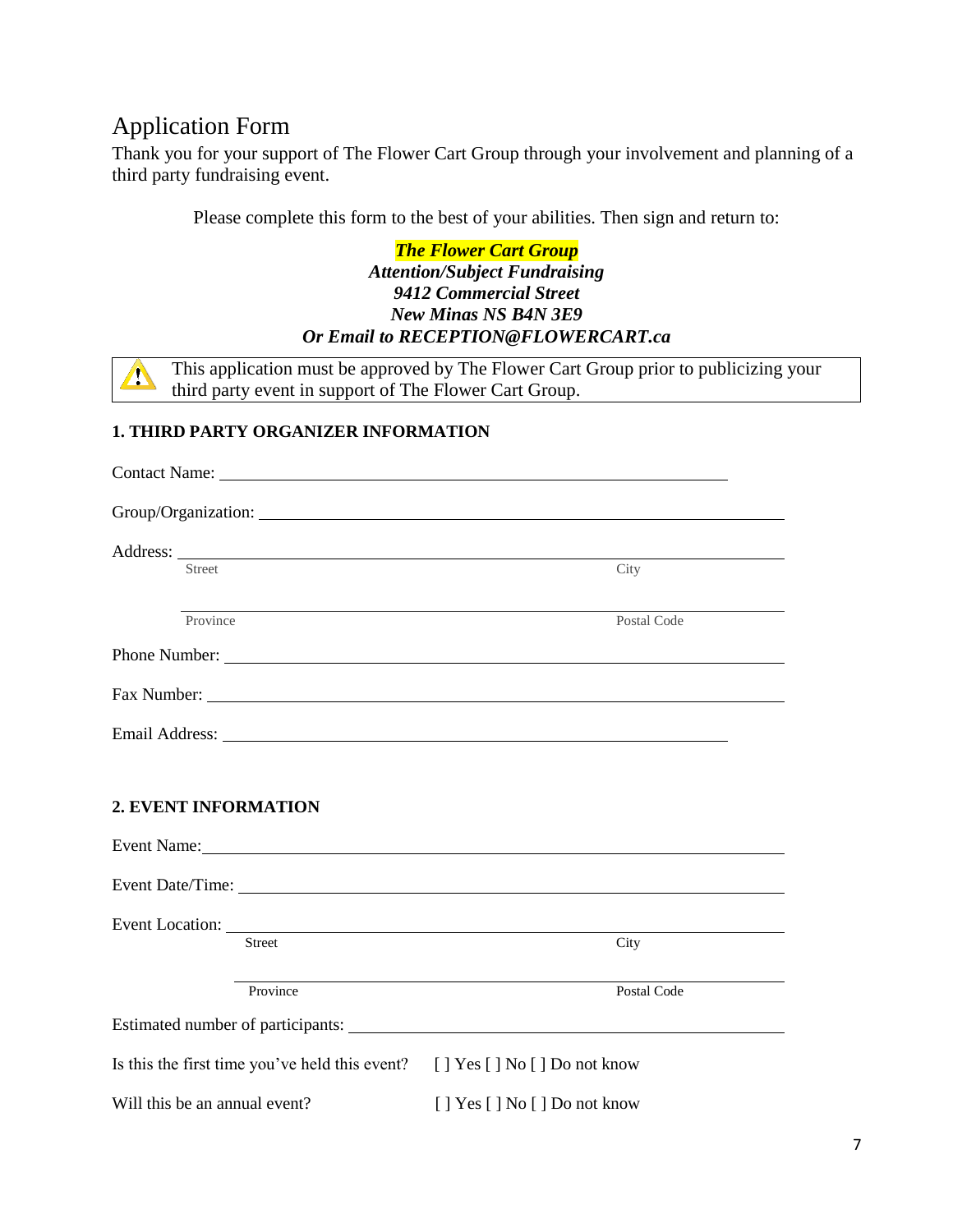## **3. EVENT DESCRIPTION**

Briefly describe the event or promotion and how the funds will be raised. Describe your target audience, expected attendance, and how you plan to advertise. (Please use a separate sheet if necessary.)

#### **4. LICENSES**

Does your event or promotion require a license? [ ] Yes [ ] No [ ] Do not know

Please note that the Gaming Services Act (GSA) regulates the following. *Please allow at least 10 weeks to process applications, which fall under the Third party organizers responsibility.*

- $\cdot$  50/50 draws
- Alcohol Permits
- Bingos
- Monte Carlos/Casinos
- Raffles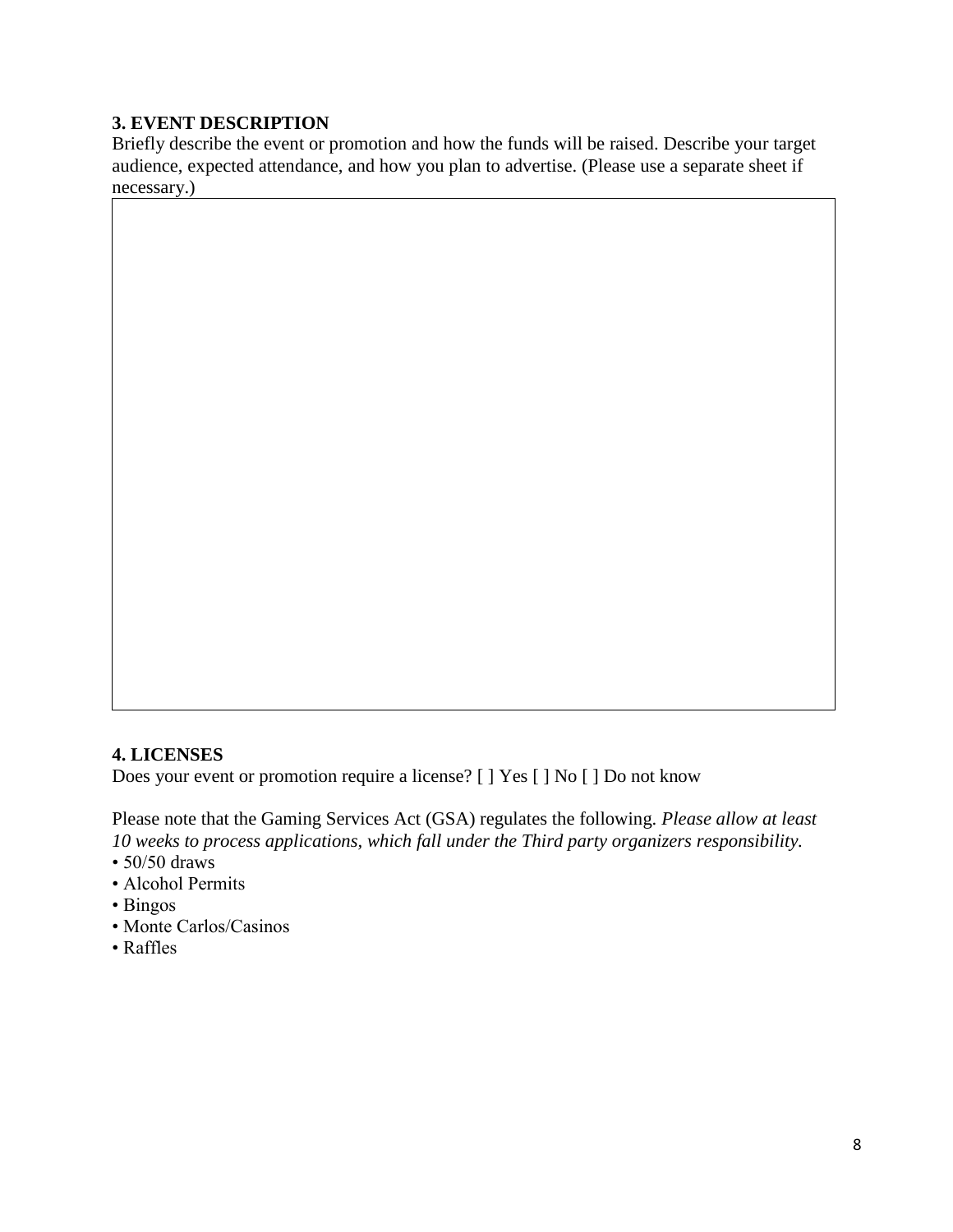## **5. EVENT EXPENSES**

| I Ruse provide an estimate of the costs associated with your event.<br>Item (e.g. venue rental, food, liquor license, etc.) | <b>Estimated Expenses</b> |
|-----------------------------------------------------------------------------------------------------------------------------|---------------------------|
| 1.                                                                                                                          |                           |
| 2.                                                                                                                          |                           |
| 3.                                                                                                                          |                           |
| 4.                                                                                                                          |                           |
| 5.                                                                                                                          |                           |
| 6.                                                                                                                          |                           |
| 7.                                                                                                                          |                           |
| 8.                                                                                                                          |                           |
| 9.                                                                                                                          |                           |
| 10.                                                                                                                         |                           |
| <b>Total Estimated Expenses:</b>                                                                                            |                           |

Please provide an estimate of the costs associated with your event.

#### **6. FINANCIAL PROJECTIONS**

| Estimated income from the event:             |        |
|----------------------------------------------|--------|
| Estimated expenses from the event:           | $-9$   |
| Estimated donation to The Flower Cart Group: | $=$ \$ |

**NOTE:** All event expenses must either be paid directly by the organizer or come out of the event proceeds.

#### **7. PROMOTION**

Do you require use of The Flower Cart Group name and/or logo for promotional use?

[ ] No [ ] Yes — *If yes, please elaborate:*

Do you need The Flower Cart Group promotional materials for your event?

[ ] No [ ] Yes — *If yes, how many?*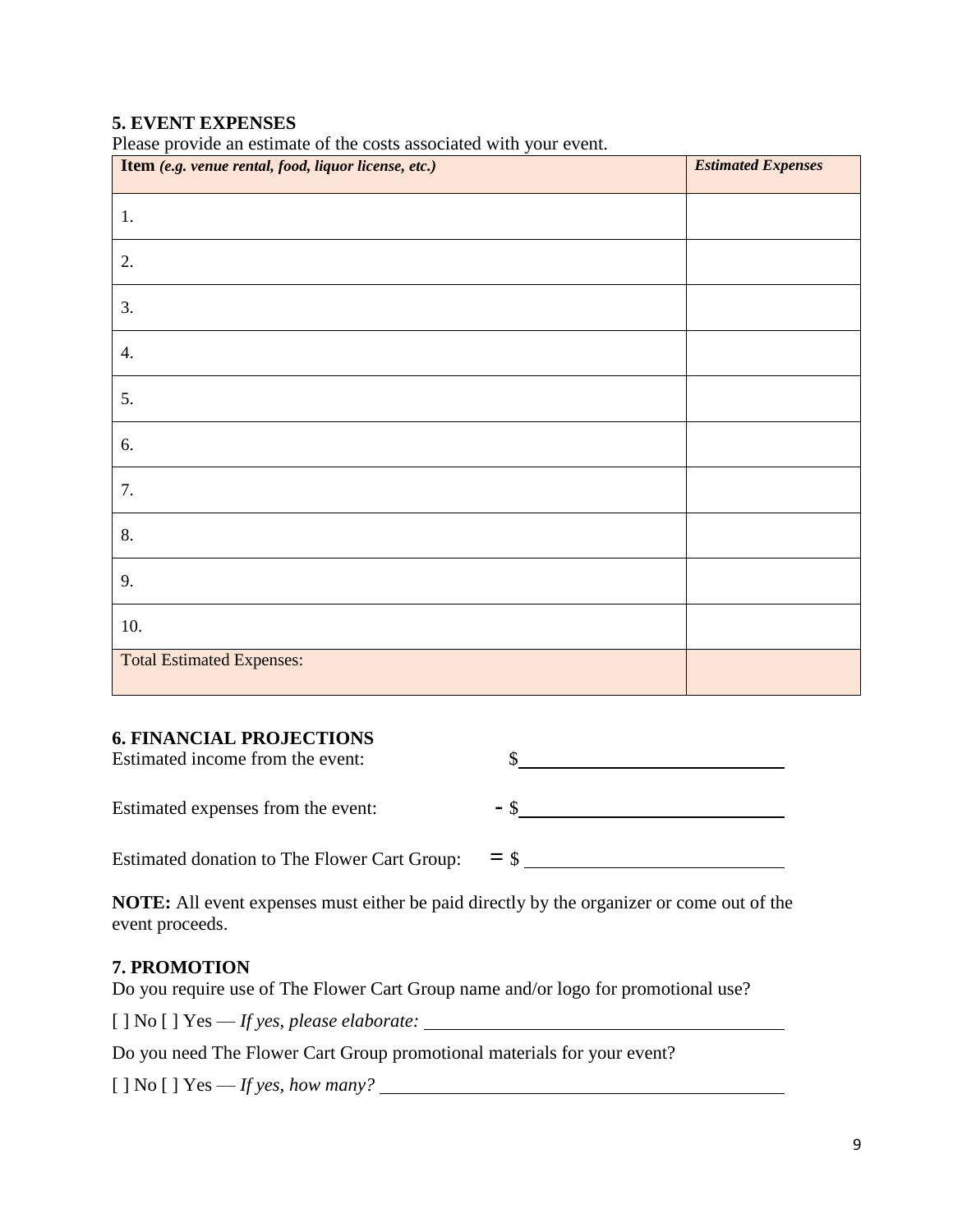Do you require a Letter of Support (page 15) that validates the authenticity of the event?

[ ] No [ ] Yes

Do you require a representative of The Flower Cart Group to attend your event? (We will do our

best to accommodate.

[ ] No [ ] Yes

## **8. COMMUNICATION PLAN**

Please detail your communications plan and where and when you will be using The Flower Cart Group logo, name or other property belonging to The Flower Cart.

## **9. WHY DID YOU CHOSE US?**

What made you choose The Flower Cart Group as the benefactor of your fundraising?

#### **10. INSURANCE Have you attached proof of liability (or other) insurance for the event? [ ] No [ ] Yes**

#### **11. PLEASE SIGN AND DATE:**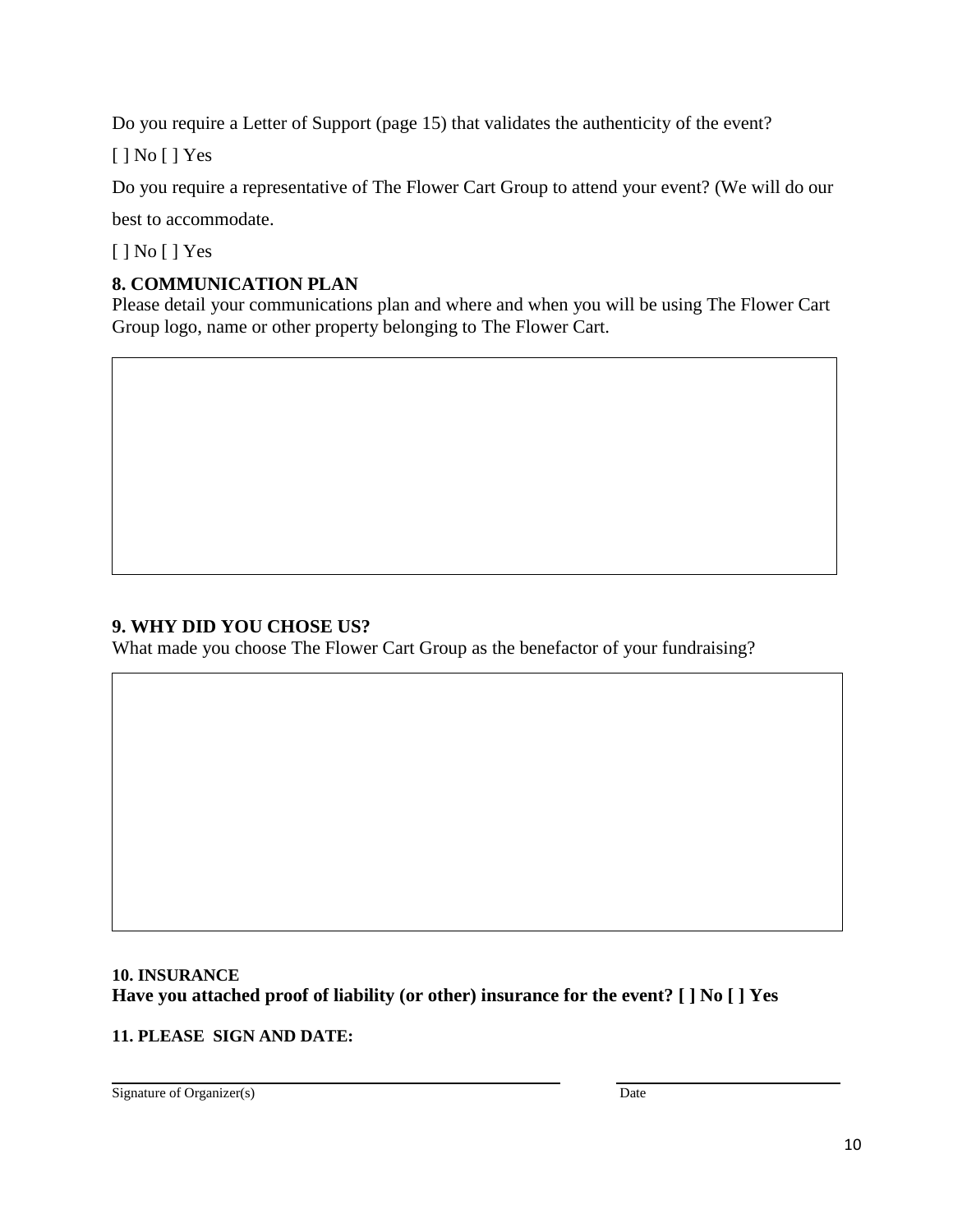## <span id="page-10-0"></span>Financial Summary Form

Thank you for supporting The Flower Cart Group! Once you have finished your event please complete the form below and attach all raised funds for submission.

Please complete and submit this form no later than 30 days after your event. Contact The  $\Delta$ Flower Cart Group to arrange a drop off of the funds raised.

|                       | Event Organizer:                                                                                          |  |
|-----------------------|-----------------------------------------------------------------------------------------------------------|--|
| Contact Info:         |                                                                                                           |  |
| Phone                 | Email                                                                                                     |  |
| NET REVENUE SUMMARY   |                                                                                                           |  |
| Revenues Received     |                                                                                                           |  |
| <b>Total Expenses</b> |                                                                                                           |  |
| <b>NET REVENUE</b>    | \$<br><u> 1980 - John Stein, Amerikaansk politiker (</u>                                                  |  |
|                       | NOTE: All event expenses must either be paid directly by the organizer or come out of the event proceeds. |  |
|                       |                                                                                                           |  |

Signature: Date: Date: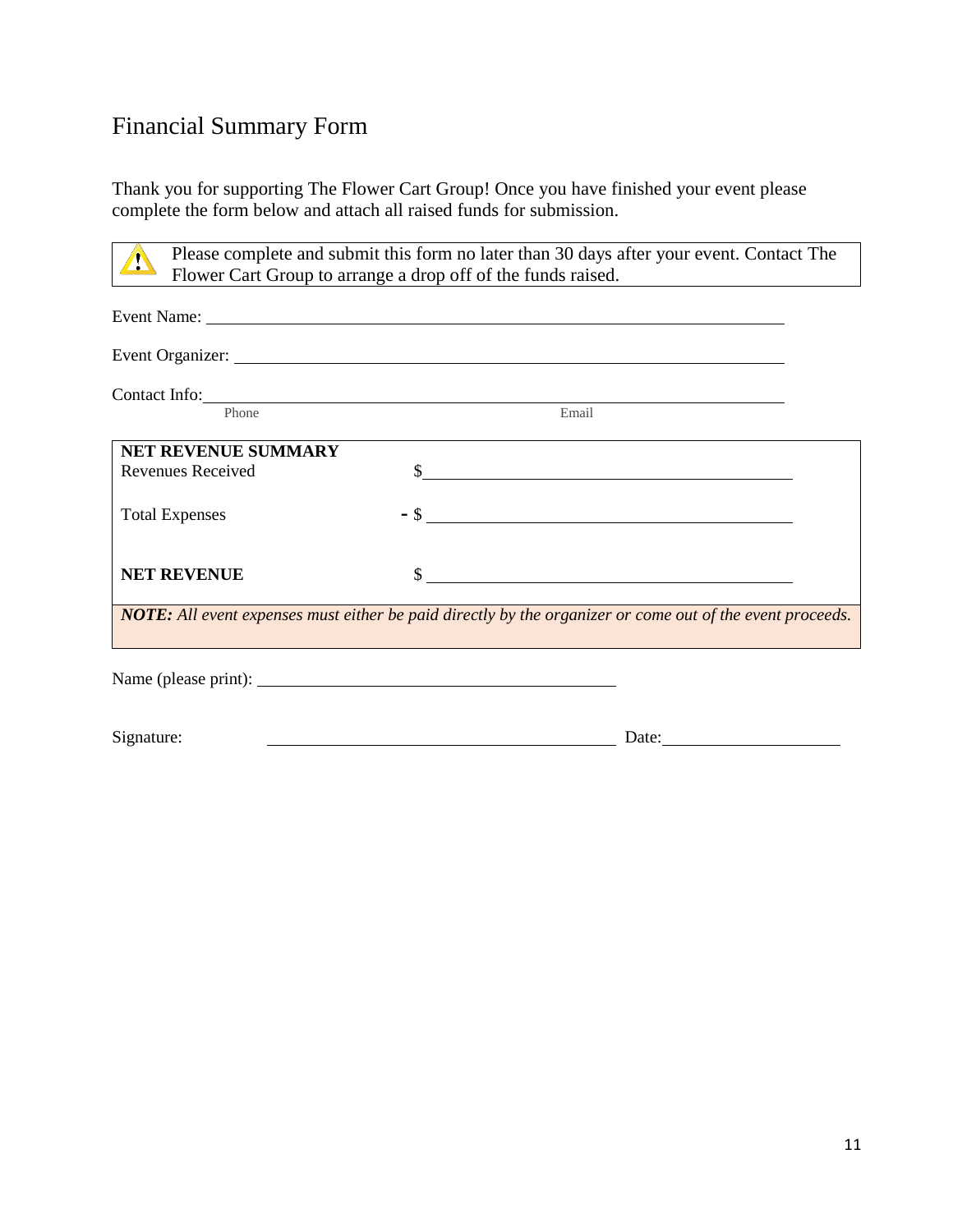## <span id="page-11-0"></span>Third Party Fundraising Guidelines

Thank you for choosing The Flower Cart Group as a beneficiary of your third party event. These types of initiatives are key to our success and we recognize the effort it takes to organize and execute events and/or promotions.

To help your event or promotion run smoothly, we have created guidelines for fundraising held on behalf of The Flower Cart Group. We ask that you read these guidelines carefully before proceeding with your plan. Approval will be granted in writing on per event/promotional basis. Applicants must reapply annually for approval.

If you have any questions, please contact **Reception at The Flower Cart Group and your query** 

## **will be directed to the most appropriate person to assist you.**

### **The Flower Cart Group does NOT permit the following types of fundraisers in a third party context:**

- Programs that raise money on commission.
- Events that do not comply with The Flower Cart Group mission and/or program activities.
- Events that involve the promotion or support of a political party or candidate, or those which appear to endorse a political activity.
- Direct solicitation (including but not limited to door-to-door canvassing, telemarketing, or internet).

## **What The Flower Cart Group requests of third party fundraisers:**

- Please register new initiatives or update us on continuing events or promotions. It is important that our office is aware of all initiatives that are held in support of our programs.
- It is the organizer's responsibility to communicate to sponsors, participants, and the general public that The Flower Cart Group is not conducting the event or promotion but is the beneficiary.

## **Guidelines:**

- All publicity (including media releases, print/promotional materials, etc.) for the proposed event or promotion must be approved by The Flower Cart Group prior to being printed, released, etc.
- The Flower Cart Group name and logo may not be used by a third party on an ongoing basis (e.g. on a website or on promotional material), unless permission in writing has been granted to the third party by The Flower Cart Group
- Mention of The Flower Cart Group in connection with the promotion and funds raised must be approved by The Flower Cart Group. Generally, the approved wording is "Proceeds from this initiative will be donated to The Flower Cart Group."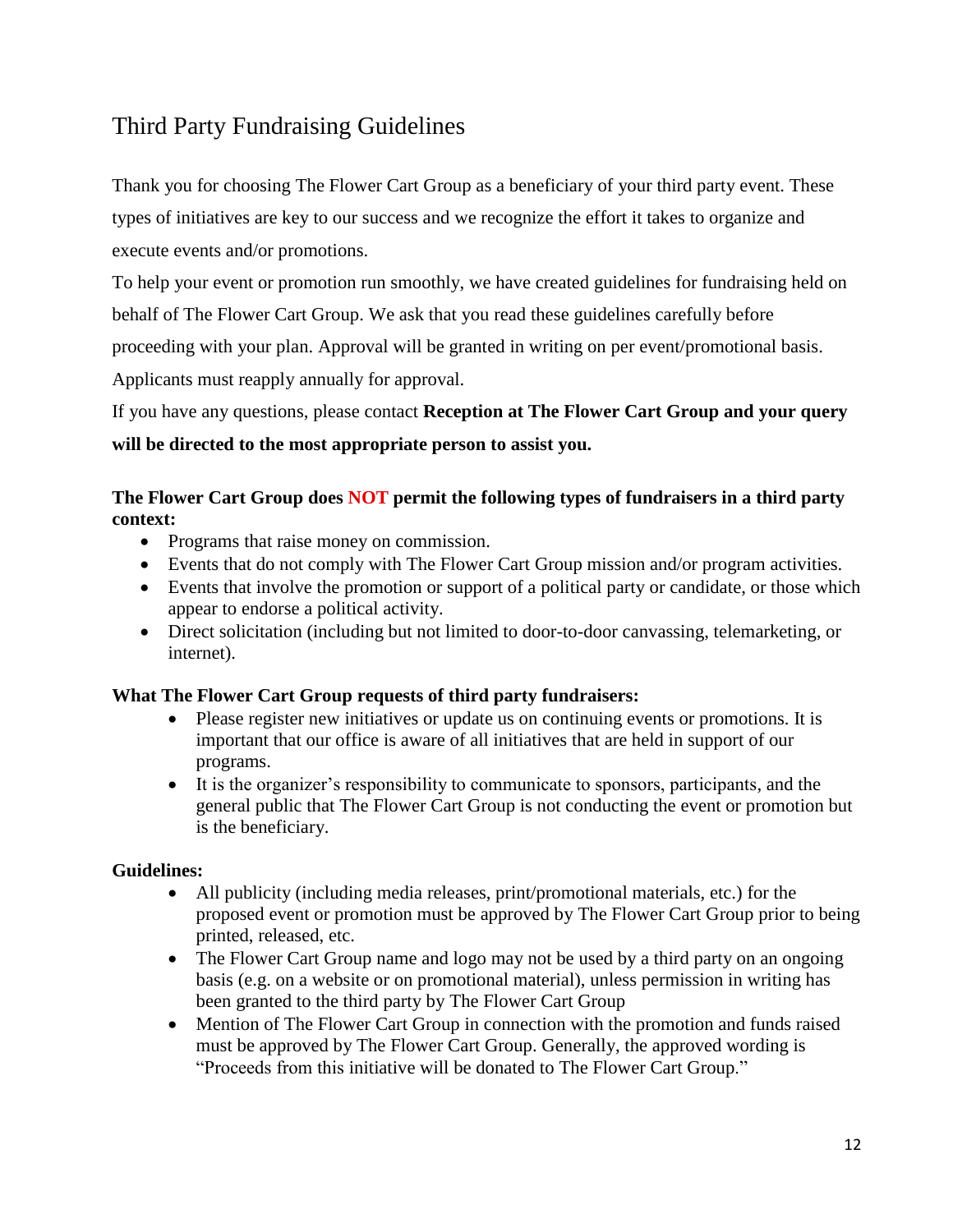- The public should be informed how The Flower Cart Group will benefit from the event or promotion. If The Flower Cart Group will not receive all the proceeds, then the exact percentage that benefits The Flower Cart Group must be stated clearly on all related materials.
- The Flower Cart Group must be notified if other organizations will benefit from the event or promotion.
- The Third Party Organizer will obtain all necessary permits, licenses, and insurance required.
- It is recommended that the third party organizer make themselves familiar with the receipting policies of the Canada Revenue Agency (CRA): [https://www.canada.ca/en/revenue-agency/services/charities-giving/charities/operating](https://www.canada.ca/en/revenue-agency/services/charities-giving/charities/operating-a-registered-charity/issuing-receipts.html)[a-registered-charity/issuing-receipts.html](https://www.canada.ca/en/revenue-agency/services/charities-giving/charities/operating-a-registered-charity/issuing-receipts.html)
- If the event or promotion is cancelled, The Flower Cart Group must be given at least 24 hours' notice. Please try to return to us all unused The Flower Cart Group materials.
- The Flower Cart Group shall have the right at any time and for any reason to request that the Third Party Organizer cease use of the name of The Flower Cart Group in connection with the event or promotion and the Third Party Organizer must comply with such request.
- The Flower Cart Group will not assume any legal or financial liability at an event or in conjunction with a promotion.
- The Flower Cart Group is not responsible for any damage, accidents to persons, or property at an event.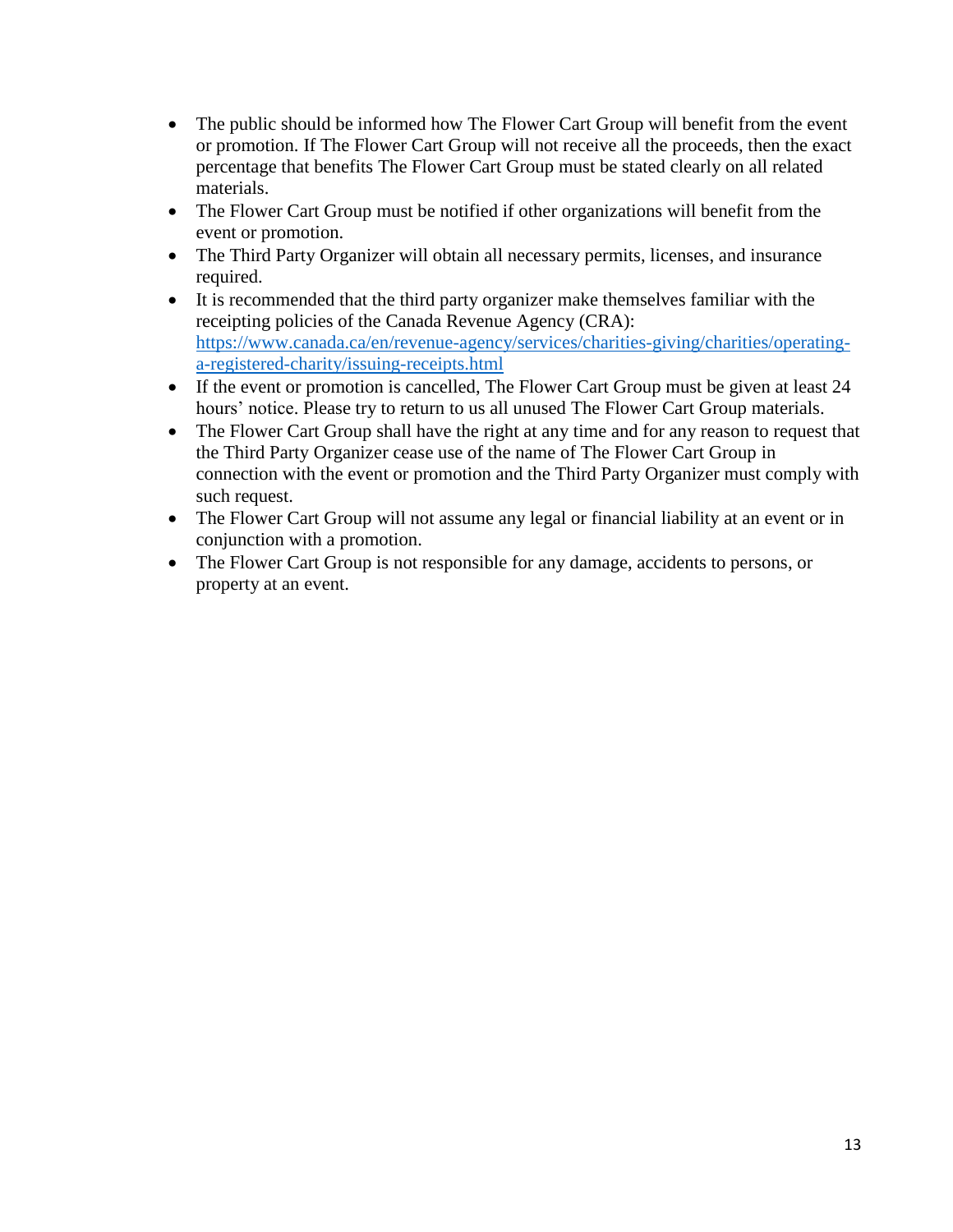## <span id="page-13-0"></span>Tax Receipt Guidelines

- The Flower Cart Group is only permitted to issue tax receipts to individuals who make a donation without receiving a tangible item or benefit in return.
- The Flower Cart Group can only issue tax receipts for the amount of the actual donations received **directly** by The Flower Cart Group.
- Tax receipts cannot be issued for funds used to cover the costs of the event or other administrative expenses incurred by the Third Party Organizers.
- Tax receipts will be issued by The Flower Cart Group once net funds are remitted with a list of donors.